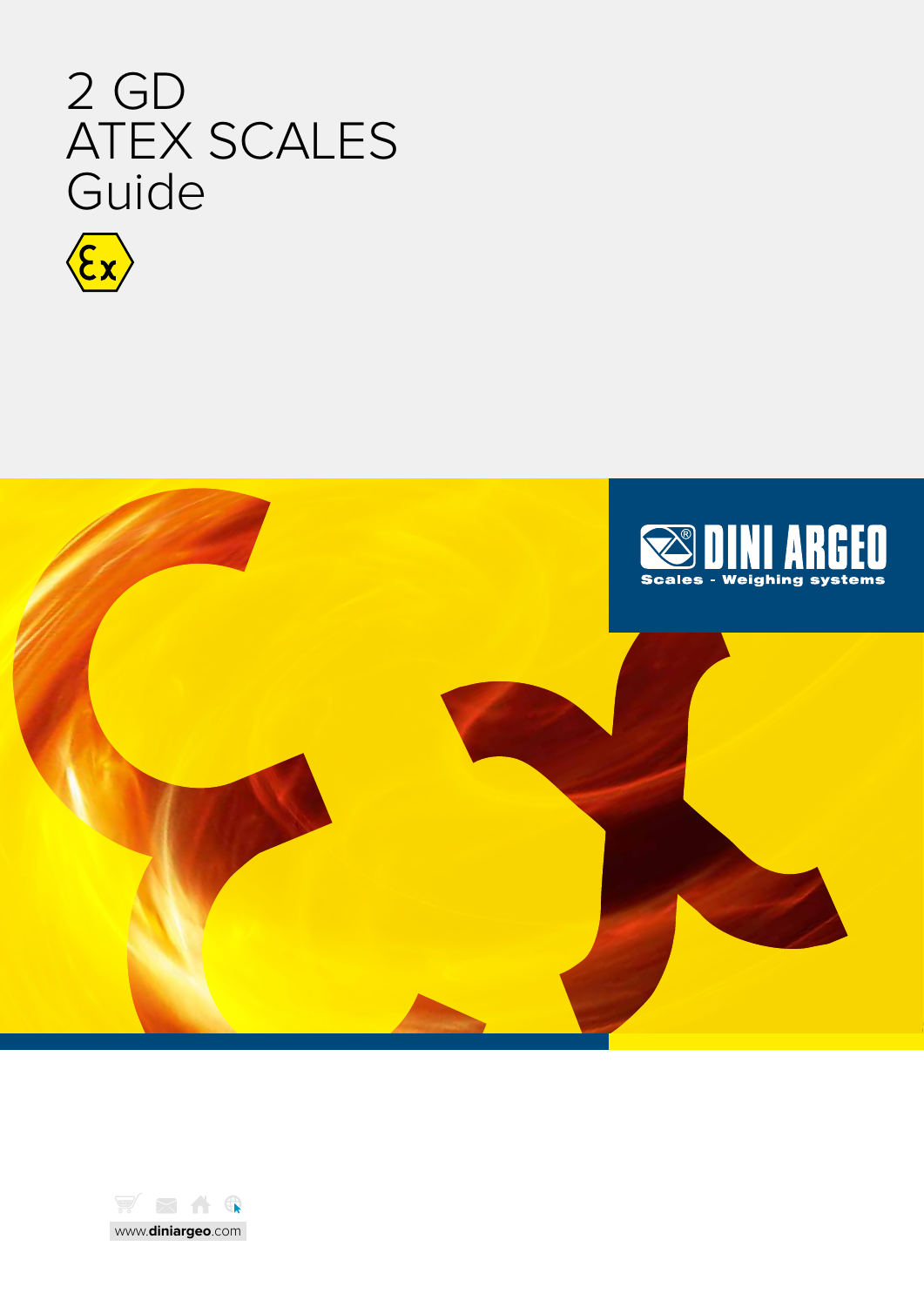

# **EX 2GD** Bench scales



## **MAINS VERSION BATTERY VERSION**



DFWBP76ATEXD **3**







|                                | C<br>IN SAFETY<br>AREA ONLY. |                                                    |
|--------------------------------|------------------------------|----------------------------------------------------|
|                                |                              |                                                    |
| 0000.0<br>TCBI500 <sup>5</sup> | POLE VERSION                 | <b>O DOOD</b><br>STFA12 11<br>TCBI500 <sup>5</sup> |

|                | CODE (example)      | QTY |
|----------------|---------------------|-----|
| 1              | DFWATEX2GD          | 1   |
| $\overline{2}$ | <b>TQE30</b>        | 1   |
| 3              | PW200XRD            | 1   |
| 4              | <b>EXACBPW</b>      | n   |
| 5              | <b>CCATEX</b>       | 1   |
| 6              | DCATEX2GD           | 1   |
| 7              | <b>DINICAL</b>      | 1   |
| 8              | ECEM <sup>**</sup>  | 1   |
| 9              | S6                  | 1   |
|                |                     |     |
|                | <b>POLE VERSION</b> |     |
| 10             | <b>TCBI500</b>      | 1   |
|                |                     |     |

|                 | CODE (example)      | <b>QTY</b> |
|-----------------|---------------------|------------|
| 1               | DFWATEX2GD          | 1          |
| 2               | TQE30               | 1          |
| 3               | DFWBP76ATEXD        | 1          |
| 4               | BTCB2GD             | 1          |
| 5               | <b>DFWBPAL</b>      | 1          |
| 6               | <b>CCATEX</b>       | 1          |
| 7               | DCATEX2GD           | 1          |
| 8               | <b>DINICAL</b>      | 1          |
| 9               | ECEM**              |            |
|                 |                     |            |
|                 | <b>POLE VERSION</b> |            |
| 10 <sup>°</sup> | <b>TCBI500</b>      |            |



\* These cables are provided as standard \*\* Only for legal for trade approved version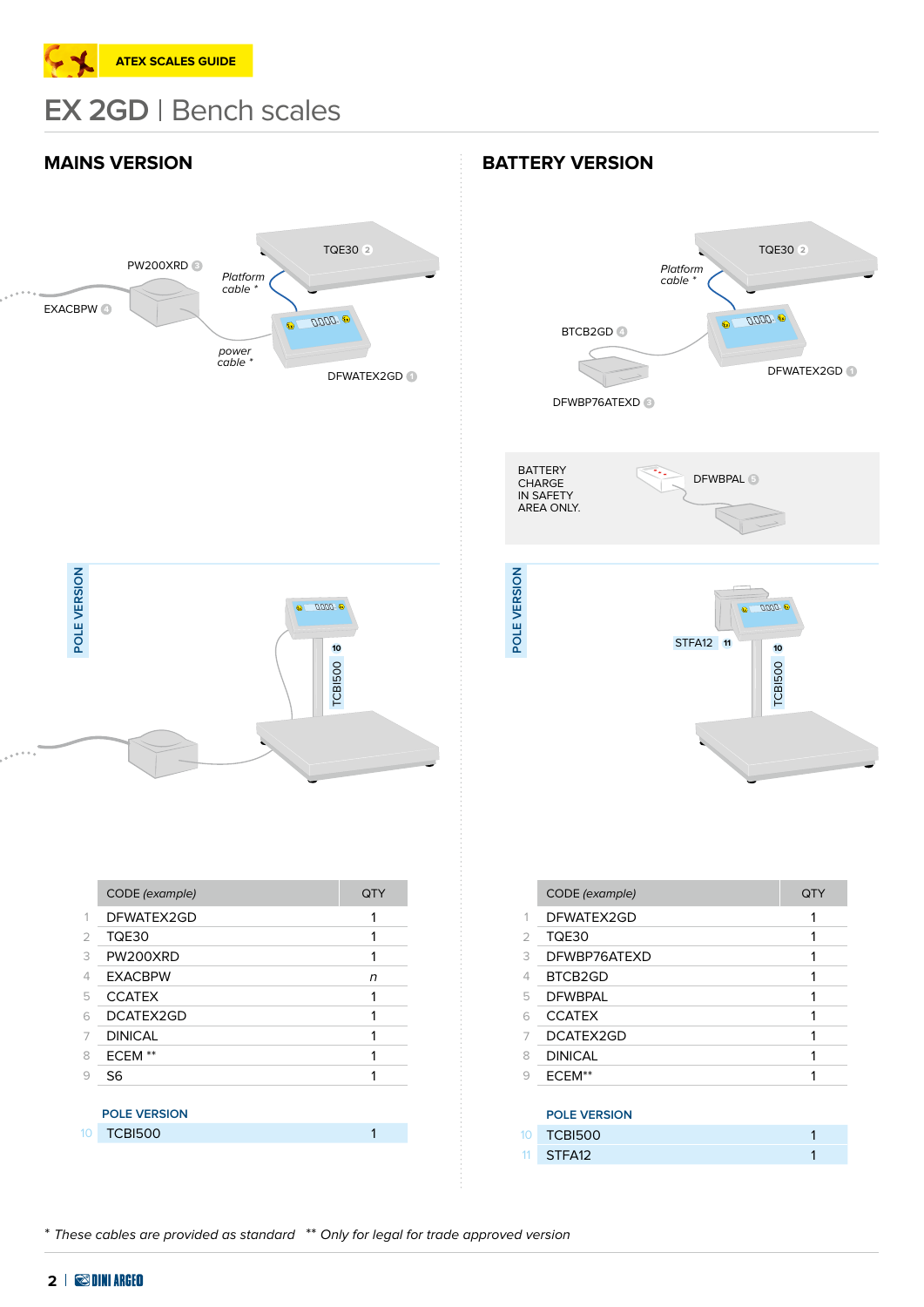

# **EX 2GD** Bench scales mobile version





|                | CODE (example)        | QTY |
|----------------|-----------------------|-----|
| 1              | DFWATEX2GD            | 1   |
| $\overline{2}$ | <b>TQE30</b>          |     |
| 3              | TA60IEX               |     |
| 4              | STFA <sub>12</sub>    |     |
| 5              | DEWBP76ATEXD          |     |
| 6              | BTCB2GD               |     |
|                | <b>DEWBPAL</b>        |     |
| 8              | <b>CCATEX</b>         |     |
| 9              | DCATEX2GD/DCATEX2GDB* |     |
| 10             | <b>DINICAL</b>        |     |
| 11             | ECEM**                |     |

\* For a IIC cart is required a DCATEX2GD, for a IIB cart is required DCATEX2GDB \*\* Only for legal for trade approved version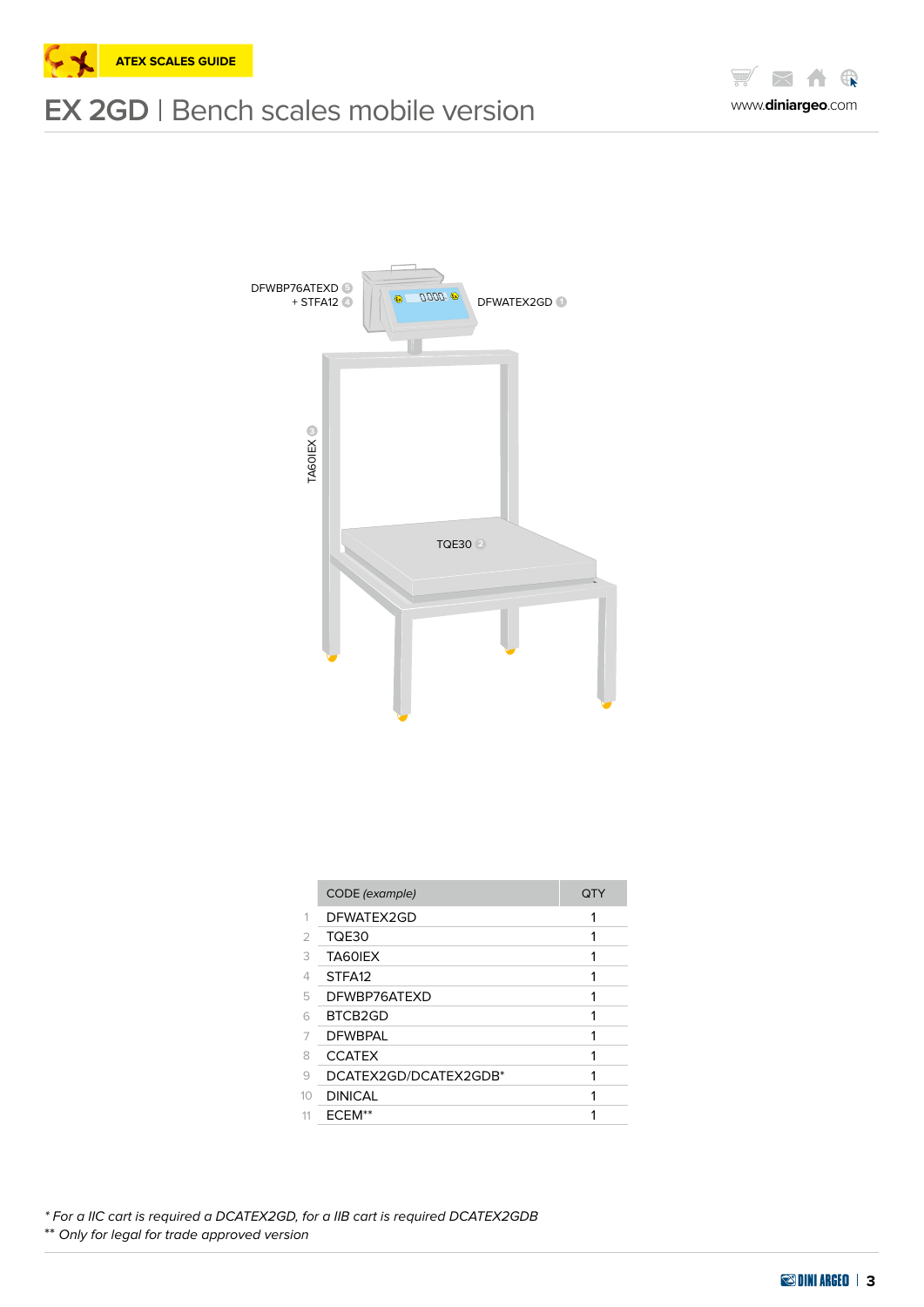

# **EX 2GD** Floor Scales





|                | CODE (example)      | QTY |
|----------------|---------------------|-----|
| 1              | DFWATEX2GD          | 1   |
| $\overline{2}$ | ETEI3               | 1   |
| 3              | JB4QA               | 1   |
| 4              | PW200XRD            | 1   |
| 5              | <b>EXACBPW</b>      | n   |
| 6              | <b>CCATEX</b>       | 4   |
| 7              | DCATEX2GD           | 1   |
| 8              | <b>DINICAL</b>      | 1   |
| 9              | ECEM**              | 1   |
| 10             | S6                  | 1   |
|                |                     |     |
|                | <b>POLE VERSION</b> |     |
| 11             | CSP38I              | 1   |

## **MAINS VERSION BATTERY VERSION**



|    | CODE (example) | <b>QTY</b> |
|----|----------------|------------|
|    | DFWATEX2GD     | 1          |
| 2  | ETEI3          |            |
| 3  | JB4QA          |            |
| 4  | DEWBP76ATEXD   |            |
| 5  | BTCB2GD        |            |
| 6  | <b>DFWBPAL</b> |            |
| 7  | <b>CCATEX</b>  | 4          |
| 8  | DCATEX2GD      | 1          |
| 9  | <b>DINICAL</b> |            |
| 10 | ECEM**         |            |
|    |                |            |

| <b>POLE VERSION</b> |  |
|---------------------|--|
| 11 CSP381           |  |
| 12 STFA12           |  |

\* These cables are provided as standard \*\* Only for legal for trade approved version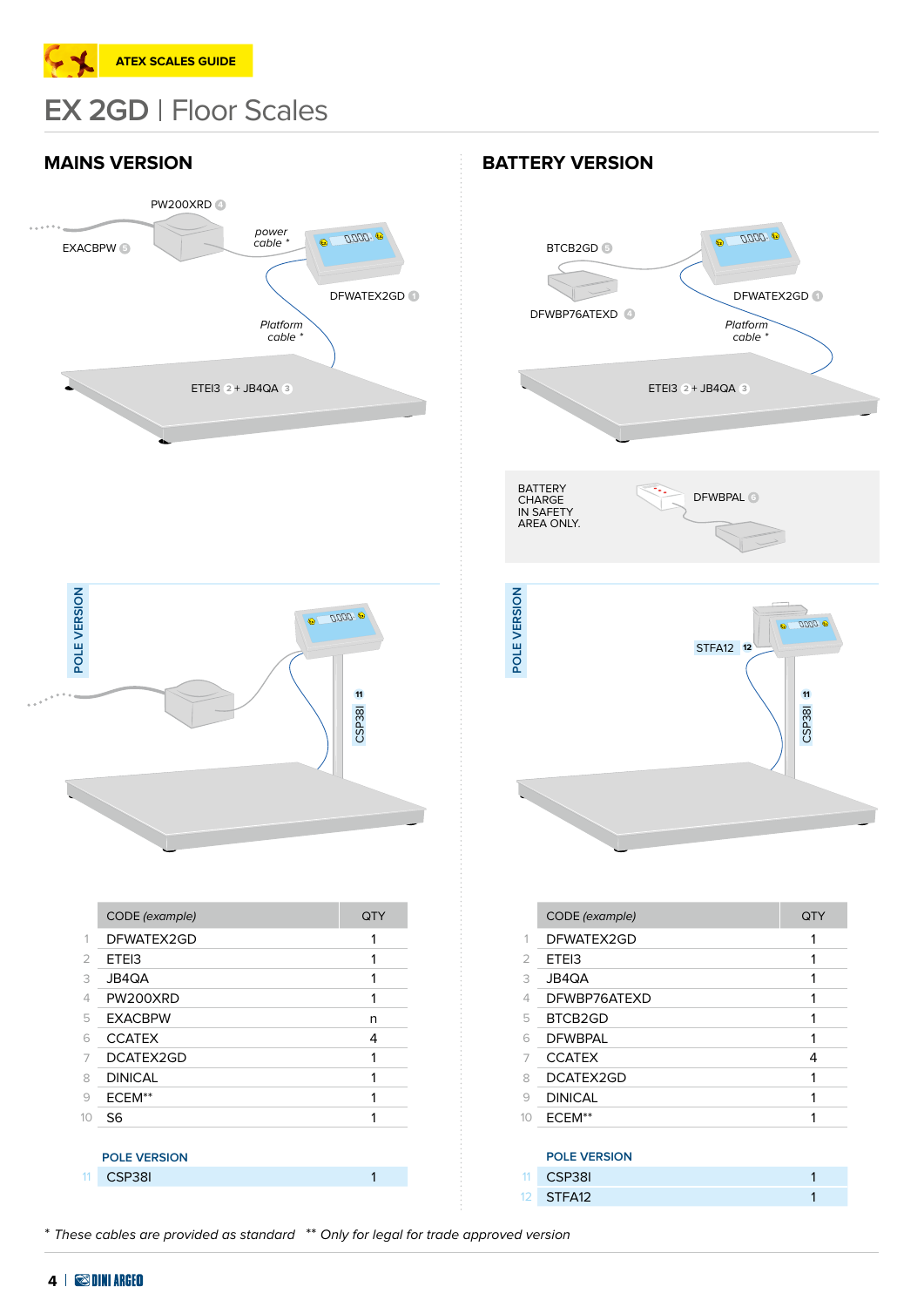

# **EX 2GD** Pallet Weigher

**XA**  $\bigoplus$ www.**diniargeo**.com



## **MAINS VERSION BATTERY VERSION**





|               | CODE (example)   | QTY |
|---------------|------------------|-----|
| 1             | DFWATEX2GD       | 1   |
| $\mathcal{P}$ | PW <sub>13</sub> |     |
| 3             | JB4QAP           | 1   |
| 4             | DFWBP76ATEXD     | 1   |
| 5             | BTCB2GD          |     |
| 6             | <b>DEWBPAL</b>   |     |
| 7             | <b>CCATEX</b>    | 4   |
| 8             | DCATEX2GDIIB     |     |
| 9             | <b>DINICAL</b>   |     |
| 10            | ECEM**           |     |
|               |                  |     |

## **Pole Version** 11 CSP38I 1 12 **STFA12**

\* These cables are provided as standard \*\* Only for legal for trade approved version

11 CSP38I 1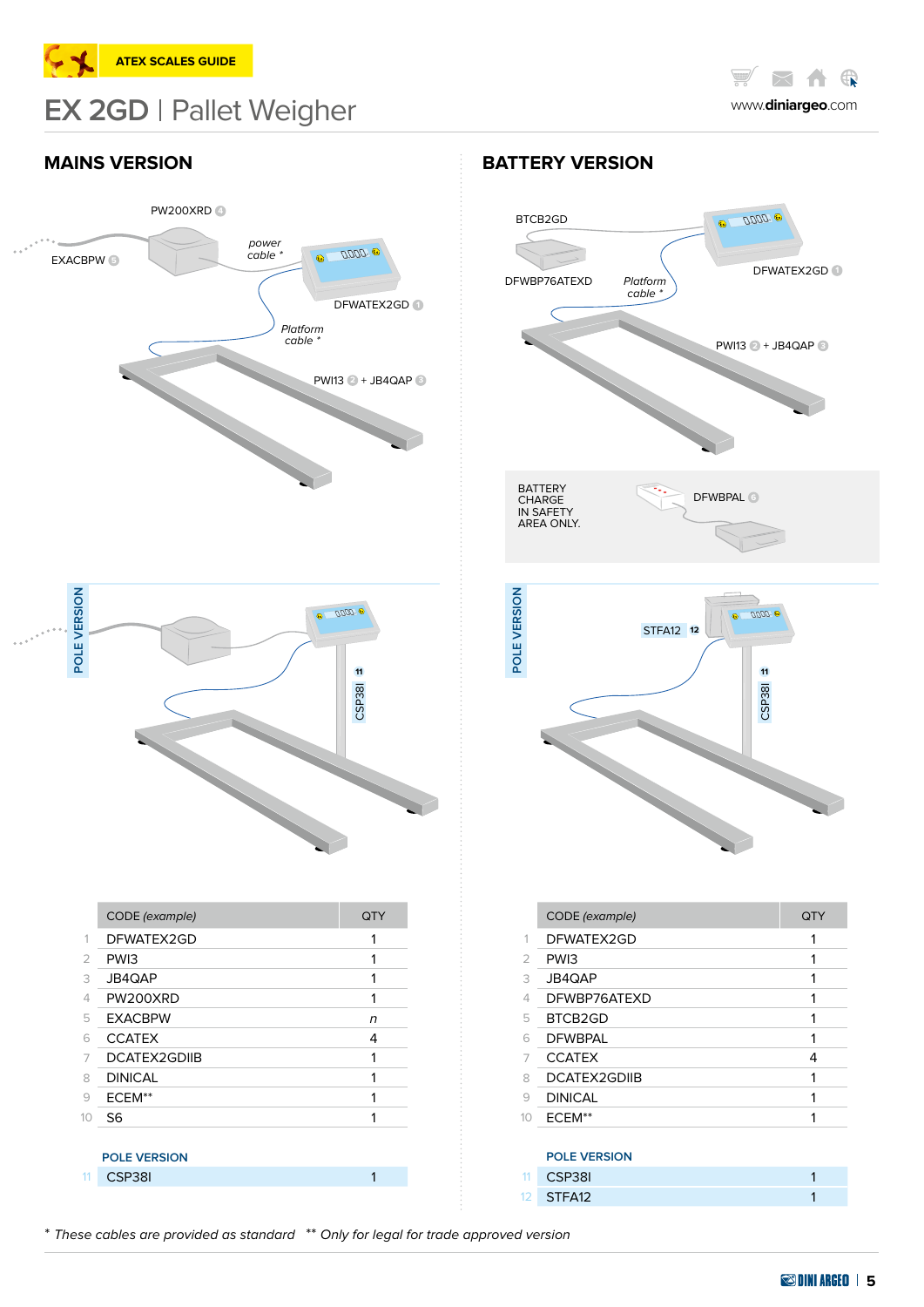

# **EX 2GD** Silos weighing



|    | CODE (example)     | QTY |
|----|--------------------|-----|
| 1  | DFWATEX2GD         | 1   |
| 2  | CPX5000            | 4   |
| 3  | KCPN <sub>10</sub> | 4   |
| 4  | FXCB <sub>6</sub>  | n   |
| 5  | <b>JB4QAI</b>      | 1   |
| 6  | PW200XRD           | 1   |
| 7  | <b>EXACBPW</b>     | n   |
| 8  | <b>CCATEX</b>      | 4   |
| 9  | DCATEX2GD          | 1   |
| 10 | S6                 | 2   |
|    |                    |     |

# **EX 2GD** Silos batching



|                | CODE (example)    | <b>QTY</b> |
|----------------|-------------------|------------|
| 1              | DFWATEX2GDF       | 1          |
| $\overline{2}$ | CPX5000           | 4          |
| 3              | KCPN10            | 4          |
| $\overline{4}$ | EXCB <sub>6</sub> | n          |
| 5              | <b>JB4QAI</b>     | 1          |
| 6              | PW200XRD          | 1          |
| 7              | <b>PW200IO</b>    | 1          |
| 8              | <b>FXACRPW</b>    | n          |
| 9              | <b>CCATEX</b>     | 4          |
| 10             | DCATEX2GD         | 1          |
| 11             | S6                | 2          |
|                |                   |            |

# **EX 2GD** Cable extension



\* These cables are provided as standard \*\* Only for legal for trade approved version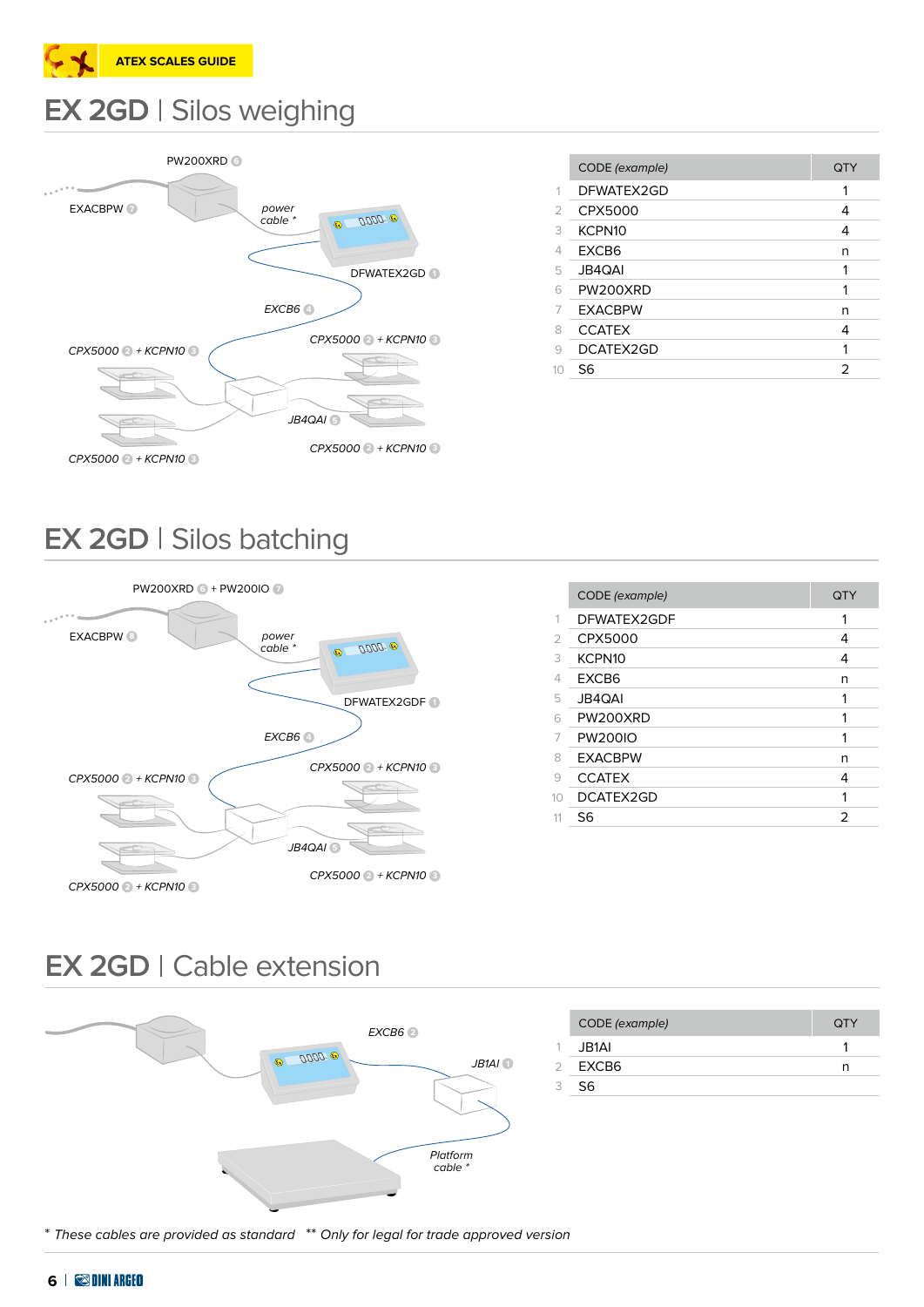





# **EX 2GD** 2 Inputs / 2 Outputs



|           | CODE (example)           | QTY |
|-----------|--------------------------|-----|
| 1         | DFWATEX2GDIO             | 1   |
| 2         | TQ30                     | 1   |
| 3         | PW200XRD                 |     |
| 4         | <b>PW200IO</b>           | 1   |
| 5         | <b>EXACBPW (POWER)</b>   | n   |
| 6         | <b>EXACBPW (OUTPUTS)</b> | n   |
| 7         | <b>EXACB4 (INPUTS)</b>   | n   |
| 8         | <b>CCATEX</b>            |     |
| 9         | DCATEX2GD                | 1   |
| 10        | <b>DINICAL</b>           | 1   |
| 11        | ECEM**                   | 1   |
| $12^{12}$ | S6.                      | 3   |



14

 $\bigoplus$ 

 $\boxtimes$